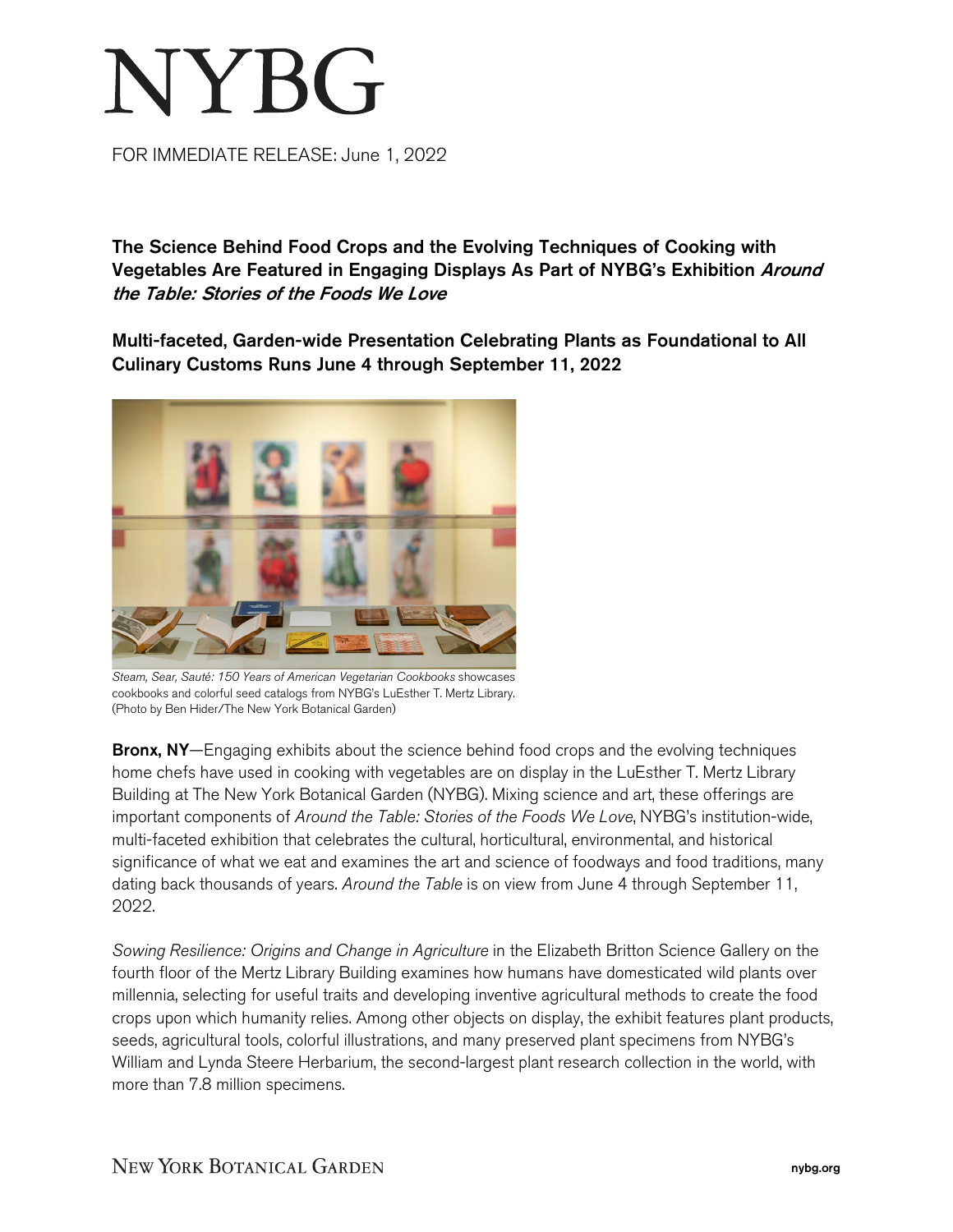*Sowing Resilience* also highlights the work of NYBG scientists and those affiliated with other institutions to study and understand the history and future of agriculture. The exhibit probes how we can use the lessons from our ancient and recent past—from preserving traditional and Indigenous methods of agriculture to utilizing new genetic technologies—to provide insight into creating a resilient food system that can feed our growing planet in the face of the climate crisis and other environmental challenges. Featured plants include staples such as corn, rice, wheat, and soy, alongside their wild relatives, brought together to highlight the importance of agrobiodiversity.

The adjoining Nathaniel Lord Britton Science Rotunda features *Recipe Roundtable*, an interactive activity inviting visitors to connect with the themes of *Around the Table* by answering prompts on recipe cards that will then be displayed throughout the Britton Science Rotunda. Recipe card prompts vary from inviting drawings of favorite veggies to reflections on culturally important plants and ingredients.

In the Rondina and LoFaro Gallery on the Mertz Library Building's sixth floor, *Steam, Sear, Sauté: 150 Years of American Vegetarian Cookbooks* showcases 19th- and 20th-century plant-based cookbooks from the LuEsther T. Mertz Library's William R. Buck Cookbook Collection. With a particular emphasis on cookbooks that highlight the ways home chefs' relationships to vegetables have changed through time, *Steam, Sear, Sauté* also includes a selection of colorfully illustrated seed catalogs from the Mertz Library, the world's most important botanical and horticultural library, with more than 11 million archival items spanning 10 centuries.

In addition to the Mertz Library Building exhibits, *Around the Table* offers expansive installations of living edible plants; an African American Garden curated by Dr. Jessica B. Harris, the leading scholar of foods of the African Diaspora; the work of contemporary artist Lina Puerta; and 30 tables designed by Bronx-based artists. Programming for all ages includes "Around the Kids' Table" in the Everett Children's Adventure Garden, Wellness Wednesdays with the NYBG Farmers Market, weekend celebrations, and more. The exhibition provides opportunities to discover the diversity and beauty of plants that are grown for cuisine around the world, to uncover the botanical origins of the foods people think they know, and to cultivate deeper understanding of the environmental and social impacts of food choices.

For more information about *Around the Table: Stories of the Food We Love* or to purchase tickets, please visit [https://www.nybg.org/event/around-the-table-stories-of-the-foods-we-love/.](https://www.nybg.org/event/around-the-table-stories-of-the-foods-we-love/)

—more—